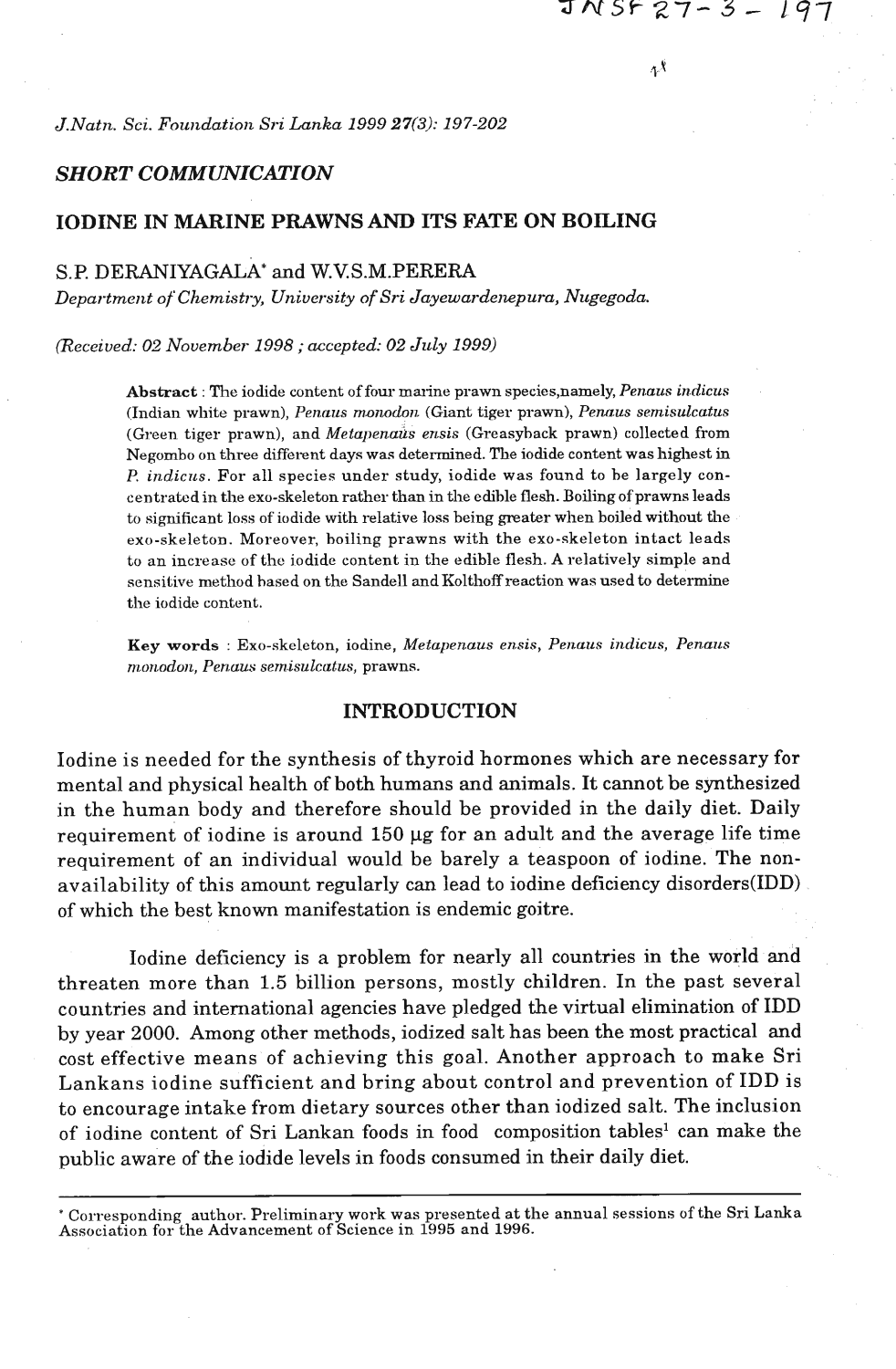It is well documented that adequate amounts of micronutrient iodine is found in sea foods.2 However, no reports are available on the iodide level of prawns (marine) commonly found in Sri Lanka. In our continuing effort<sup>3-5</sup> to determine the iodine content in raw foods, we report here the iodide levels of four common species of prawns namely Penaus indicus (Indian white prawn), Penaus monodon(Giant tiger prawn), Penaus semisulcatus(Green tiger prawn) and Metapenaus ensis (Greasyback prawn) and the fate of iodine during boiling.

# **METHODS AND MATERIALS**

Sampling of prawns for analysis : All prawn species mentioned were collected from Negombo. Prawns samples of each species collected on three different days during the months of January - June 1996 were analysed. Fresh prawns were collected early in the morning when fishermen arrived with their catch. All specimens were sampled randomly for analysis at three different times during the aforementioned period. The samples used in the analysis were approximately of the same size and weight and these data are summarized in Table 1.

|                  |               |              |                            | Edible portion |                       |
|------------------|---------------|--------------|----------------------------|----------------|-----------------------|
| <b>Species</b>   | Length $(cm)$ | Weight $(g)$ | Length $(cm)$ Weight $(g)$ |                | Weight of flesh $(g)$ |
| P. indicus       | 13-16         | 12-16        | $8-10$                     | $8 - 10$       | $7-9.5$               |
| P. monodon       | 13-15         | 14.5-16.5    | $8-9$                      | $7.5 - 9.5$    | $8-10$                |
| P. semisulcatus  | $13 - 15$     | $11 - 15$    | $7.5 - 9.5$                | $7 - 10$       | $6.5 - 9.5$           |
| Metapenaus ensis | $11 - 13$     | $6 - 10$     | $5 - 7$                    | $5 - 7$        | 4.5-6.5               |

#### **Table 1** : **Characteristics of the prawn species analysed.**

Ashing of samples : Approximately 3g of accurately weighed edible portions were subjected to alkaline dry ashing.<sup>6</sup>

Effect of boiling : Approximately 3g of accurately weighed edible portions were boiled in 20 cm3 of double distilled deionized water for 10 min maintaining a constant heating rate using a heating mantle. Thereafter, the samples were subjected to ashing.

In order to determine iodide in boiled edible flesh (after boiling with exo-skeleton intact), the following procedure was adopted prior to ashing: The exo-skeleton was carefully slit with a sterile blade and thereafter the flesh was removed and weighed accurately. The flesh was then kept intact with the exo-skeleton and was tied with a fine thread. This sample was then boiled as above, edible flesh separated, and subjected to ashing.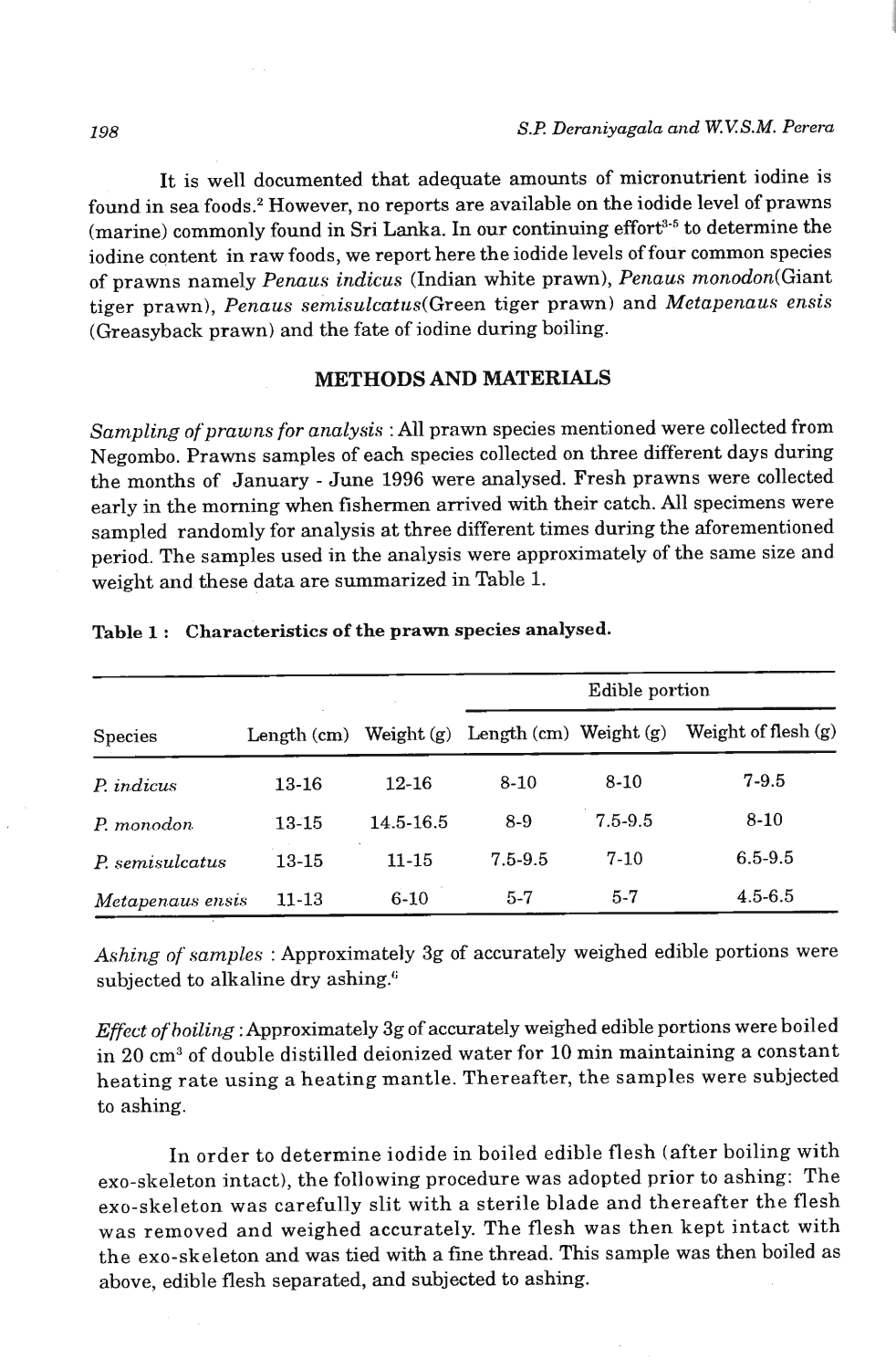### *Iodine* **in** *prawns* **199**

*Determination of moisture7* : Moisture content of the edible flesh (5g) of prawn species was determined using Dean and Stark apparatus with distilled water saturated toluene (125 cm<sup>3</sup>) as solvent.

*Determination of iodide in prawn samples* : Each ashed sample was dissolved in double distilled water, centrifuged at  $3000$  rpm and made up to  $100 \text{ cm}^3$  in a volumetric flask. The iodide levels were determined calorimetrically at 420nm based on the iodide catalysed reduction of Ce(IV) by As(III)<sup>8</sup> (Sandell and Kolthoff reaction) in acidic medium at  $40\pm 1\degree C$  using a Galenkamp single beam spectrophotometer. A modified procedure<sup>9-11</sup> to that reported by Mahesh *et*  $a l<sup>6</sup>$  was used.

In this modified method  $[As(III)] / [Ce(IV)]$  ratio is kept high (~12) and log [absorbance Ce(IV)] is plotted against time( $\sim$ 5 min) for known iodide concentrations. The gradients of these plots are then plotted against known iodide concentration to obtain the calibration plot  $(r = 0.9988)$ , mean co-efficient of variation  $= 0.05\%$ ). This calibration plot was used to determine iodide levels of unknown samples.

In a typical experiment to obtain the calibration plot, order of adding reagents involved mixing 0.12M As(II1) solution and working standard solution of iodide (7 ng per cm<sup>3</sup>) followed by the addition of  $0.02M$  Ce(IV) at  $40^{\circ}$ C. The total volume of the reaction mixture was kept at 25.00 cm? This volume consists of 6.00 cm" As(III), 3.00 cm" of Ce(1V) and balance comprising of water and iodide solution. The volume of water and iodide was varied to alter the concentration of the iodide in the reaction mixture. Timing was started when half the Ce(1V) volume has drained to the solution containingAs(III), iodide and water.

*Precision, detection limit and accuracy* :Analysis was repeated four times for each ashed sample. The co-efficient of variation was calculated to be less than 5% for all determinations. The detection limit of this method was found to be 4 ng per cm<sup>3</sup> in the working iodide solution. To evaluate the accuracy of the method iodide solutions of known strength were analysed both at high and low levels of iodide. The accuracy was found to be satisfactory for all the standard solutions.

*Statistical analysis ofresults* :The comparison of means.of the samples (ANOVA) at p=0.05 collected at three different times were performed using Minitab statistical software version 7.

*Reagents* :All reagents used in this study were of analytical grade or better and used as received.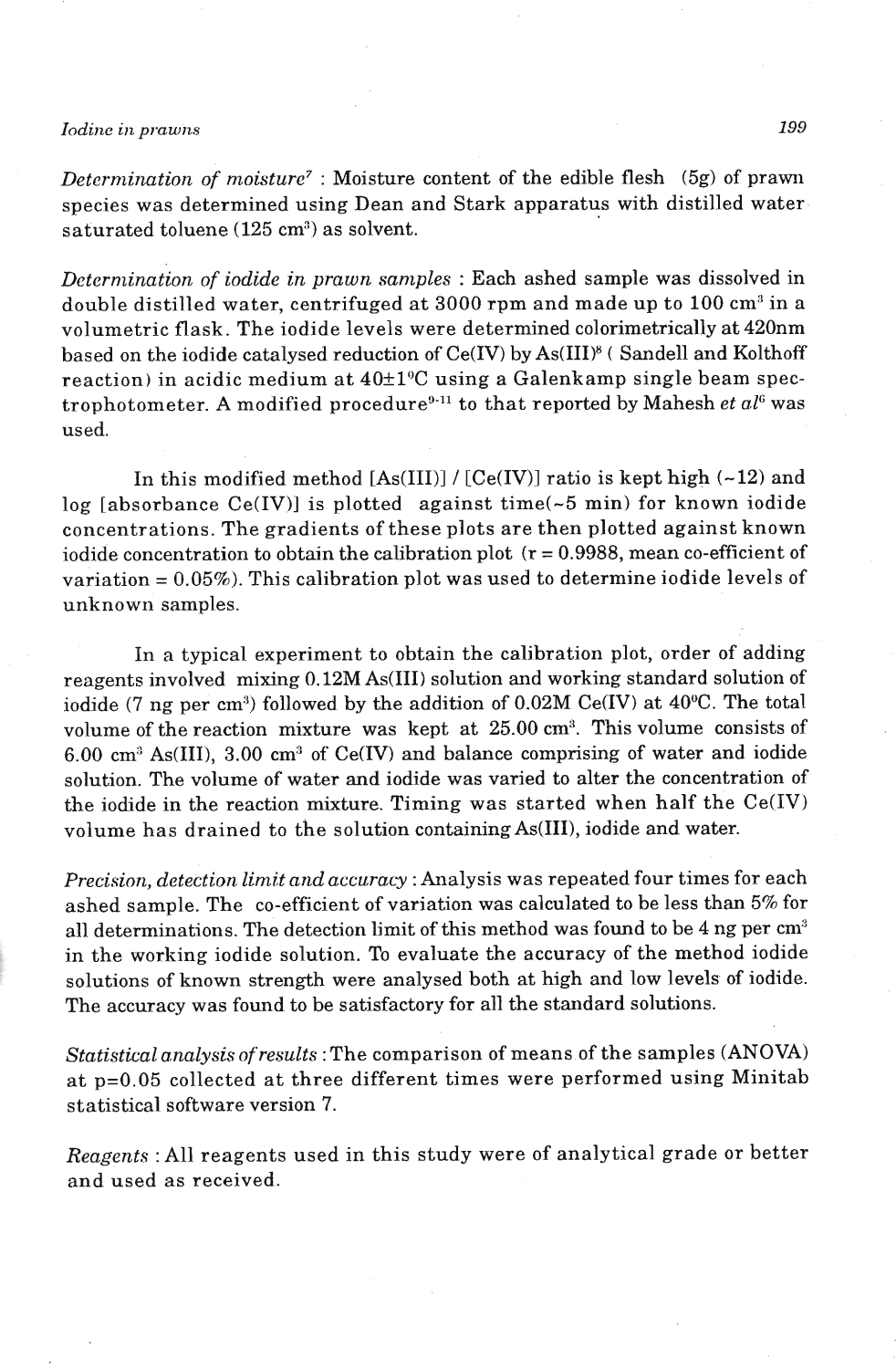| Species          | Raw flesh<br>with shell | without shell<br>Raw flesh | Boiled flesh with<br>shell               | Boiled flesh without<br>shell                 | Boiled flesh without shell<br>after boiling with shell<br>intact | raw edible flesh<br>content $(\%)^{\circ}$<br>Moisture |
|------------------|-------------------------|----------------------------|------------------------------------------|-----------------------------------------------|------------------------------------------------------------------|--------------------------------------------------------|
| P. indicus       | $121 \pm 6(23)$         | $20 + 3(27)$               | $85 + 2(11)$<br>$89 + 5(9)$              | $11 + 2(10)$<br>$8 + 2(10)$                   | $49 + 5(10)$<br>$47 + 4(11)$                                     | $73.8 \pm 0.4(3)$                                      |
| P. monodon       | $101\pm 6(26)$          | $14 + 3(24)$               | 56±4(25)<br>$81 + 5(9)$                  | $10 + 2(9)$<br>$5 + 1(9)$                     | 44±2(9)<br>$37 + 2(9)$                                           | $77.2 \pm 0.6(3)$                                      |
|                  |                         |                            |                                          | $6 + 1(10)$<br>$7 + 1(9)$                     | $40 + 2(10)$<br>$38+3(11)$                                       |                                                        |
| P. semisulcatus  | $58 + 4(29)$            | $19 + 3(29)$               | 46±2(11)<br>44±2(9)<br>$43 + 2(9)$       | $12 + 1(10)$<br>$14 + 2(10)$<br>$11\pm 2(10)$ | $25 + 2(9)$<br>$26 + 2(9)$<br>$28 + 1(9)$                        | $77.6 \pm 0.5(3)$                                      |
| Metapenaus ensis | 86±5(28)                | $17 + 2(30)$               | $50 + 1(10)$<br>57±4(9)<br>$51 \pm 2(9)$ | $10+2(10)$<br>$7 + 2(10)$<br>$8 + 1(10)$      | $41 + 3(10)$<br>$39 + 3(9)$<br>$37 + 2(9)$                       | $76.2 \pm 0.4(3)$                                      |

Table 2: Iodide and moisture contents of raw and boiled prawns.

200

(p>0.05); when the means are significant (p<0.05 they are expressed separately. Values are mean  $\pm$  s.d. in  $\mu$ g/ 100g wet weight.

a Average of three determinations collected on three different days.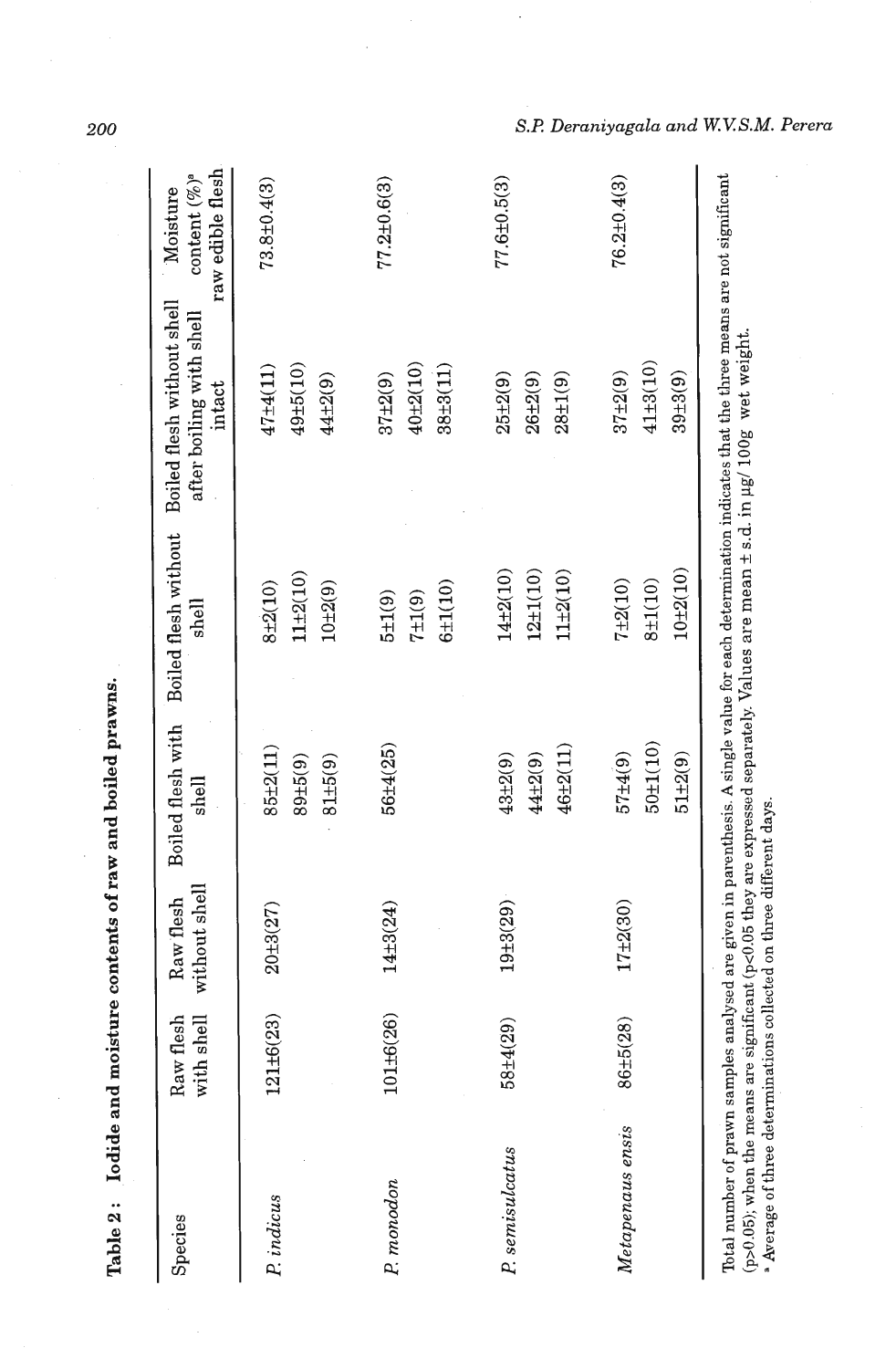#### **RESULTS AND DISCUSSION**

The iodide levels in the edible portions of the prawn species under investigation and its fate during boiling are summarized in Table 2.

Results in column 1 indicate that prawns are a good source of iodide with highest iodide level found in E? *indicus.* However, comparison with column **2** shows that a large fraction of iodide in prawns is concentrated in the exo-skeleton which is not consumed . This may prompt one to categorize prawns as nutritionally poor source of iodine. Interestingly, comparison of columns 4 and 5 indicate that boiling of prawns with exo-skeleton intact leads to **an** increase in the iodide content of the flesh making prawns a more significant source of iodine. This increase is as a result of the migration of iodine from the exo-skeleton to the edible flesh during boiling. Similar behaviour is known in the case of parboiled rice. Here the migration of vitamins from the bran of the rice grain to the interior is a well known phenomenon. The higher the iodide content in the exo-skeleton greater the migration to the edible portion is also evident by comparison of columns **1,2,4** and 5. Another noteworthy observation in this investigation is that the mean iodide levels of raw prawn species (both with and without exo-skeleton), collected on the three different days are not significant (p>0.05) whereas mean iodide levels among the five raw prawn species are significantly different  $(p<0.05)$ . The iodide content in raw flesh given in column 2 compares well with those reported in India<sup>6</sup> and Britain<sup>12</sup>. A significant loss of iodide is observed during the boiling of raw prawns with relative loss being greater when boiling without the exoskeleton. It can be concluded that preparation of a iodine nutritious meal of prawns involves cooking over a minimum period of time with exo-skeleton intact.

#### **Acknowledgement**

We thank the University of Sri Jayewardenapura (ASP/4/RE/93/07) and NARESA (RG/C/95/02) for research grants, Prof. J. Jinadasa , Department of Zoology for the assistance given in identifying prawn species, P.Dias, Department of Mathematics for the guidance with the statistical analysis and Prof. A. Bamunuarachchi for useful discussions.

#### **References**

- 1. Perera W .D. A., Jayasekara P **.M.** & Thaha S .Z. **(1979).** *Tables of food colnposition for use in Sri Lanka.* World Health Foundation of Sri Lanka.
- **2.** Wickramanayake T .W. (1987). *Food and nutrition* pp 81. Second edition, Trumpet Publishers, Colombo.